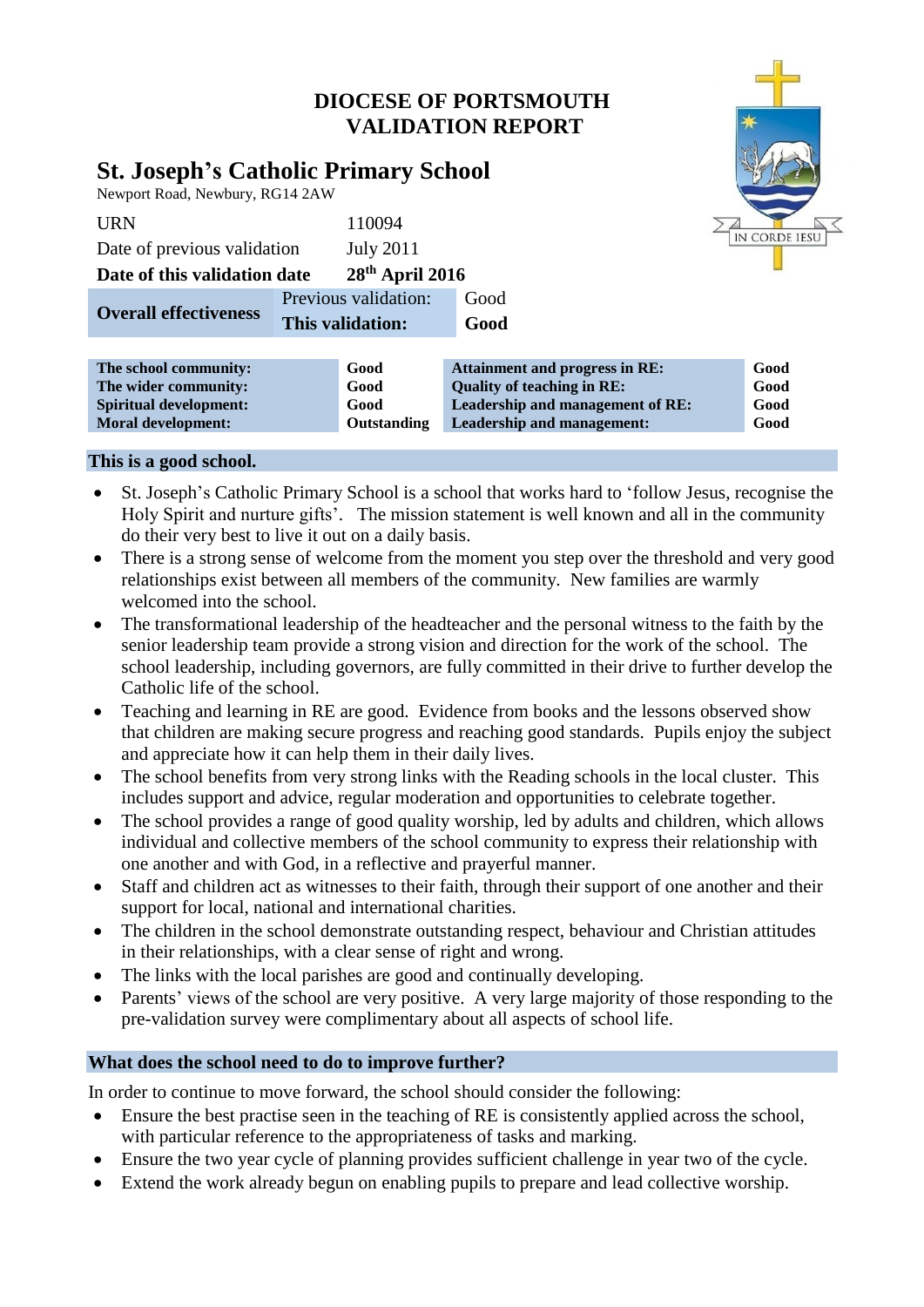# **Full Report**

### **The school as a Catholic community**

| The school community: | Good |
|-----------------------|------|
| The wider community:  | Good |

- The school's mission statement, 'to educate our children by: following, recognising and nurturing', can be seen being lived out in the interactions between all members of the school community. Its impact can also be seen in the warmth of the welcome received by visitors and the commitment towards supporting those in need. The children talked about St. Joseph's as 'a school where if you are sad you can go to anyone and they will reassure you.'
- There is a strong sense of welcome from the moment you step over the threshold and very good relationships exist between all members of the community.
- The school benefits from very strong links with the local cluster of schools, particularly those in the Reading area. This includes support, advice, moderation arrangements and opportunities for celebration.
- Members of the school community demonstrate their commitment to the principles of stewardship, through their support of many local, national and international initiatives, including CAFOD and Loose Ends, a local charity for the homeless and those in need.
- Parish links are good, with members of the parish offering support to the school. Governors and the headteacher promote the school in the parish, through speaking at Mass and displays. The school is aware of the need to develop these links further.
- The school communicates well with parents and has thorough induction arrangements that have been well received by parents. Parents are given regular opportunities to visit and participate in the life of the school. The International Day was a particular success in celebrating the growing diversity of the school community.

### **Curriculum religious education**

| Attainment and progress:         | Good |
|----------------------------------|------|
| Quality of teaching:             | Good |
| Leadership and management of RE: | Good |

- The evidence in the pupils' books, the good quality teaching seen on the day and discussions with pupils all combine to show that attainment and progress in RE are good overall, although further work is needed to ensure consistency across the school.
- In the lessons observed as part of the validation children were engaged in a variety of tasks that enabled them to show a high level of understanding of the Easter story and were able to make links between the symbols used at a funeral and eternal life.
- In lessons observed the support of the teaching assistants was well planned for, enabling children of all abilities to be well supported and to make good progress.
- Through a scrutiny of the work in the pupils' RE books, evidence was seen of a range of activities that enabled the children to demonstrate what they had learnt; however, this is not consistent across all classes and in some cases tasks are overly literacy-focused.
- The school is developing its planning and assessment in RE by focussing more closely on the national levels of attainment; this will help to improve standards further. Planning needs to consistently provide opportunities for more focussed and challenging tasks.
- Over the course of the year, improvements can be seen in the quality of marking and in response to the more recent RE activities, there is some evidence of teachers' marking both affirming and using key questions to move learning forward in RE.
- Quality interactive displays support and challenge the children's understanding in RE.
- The RE subject leader, who is passionate about the subject, is very effective in his monitoring of standards in RE, through observing teaching, pupil conferencing, work sampling and some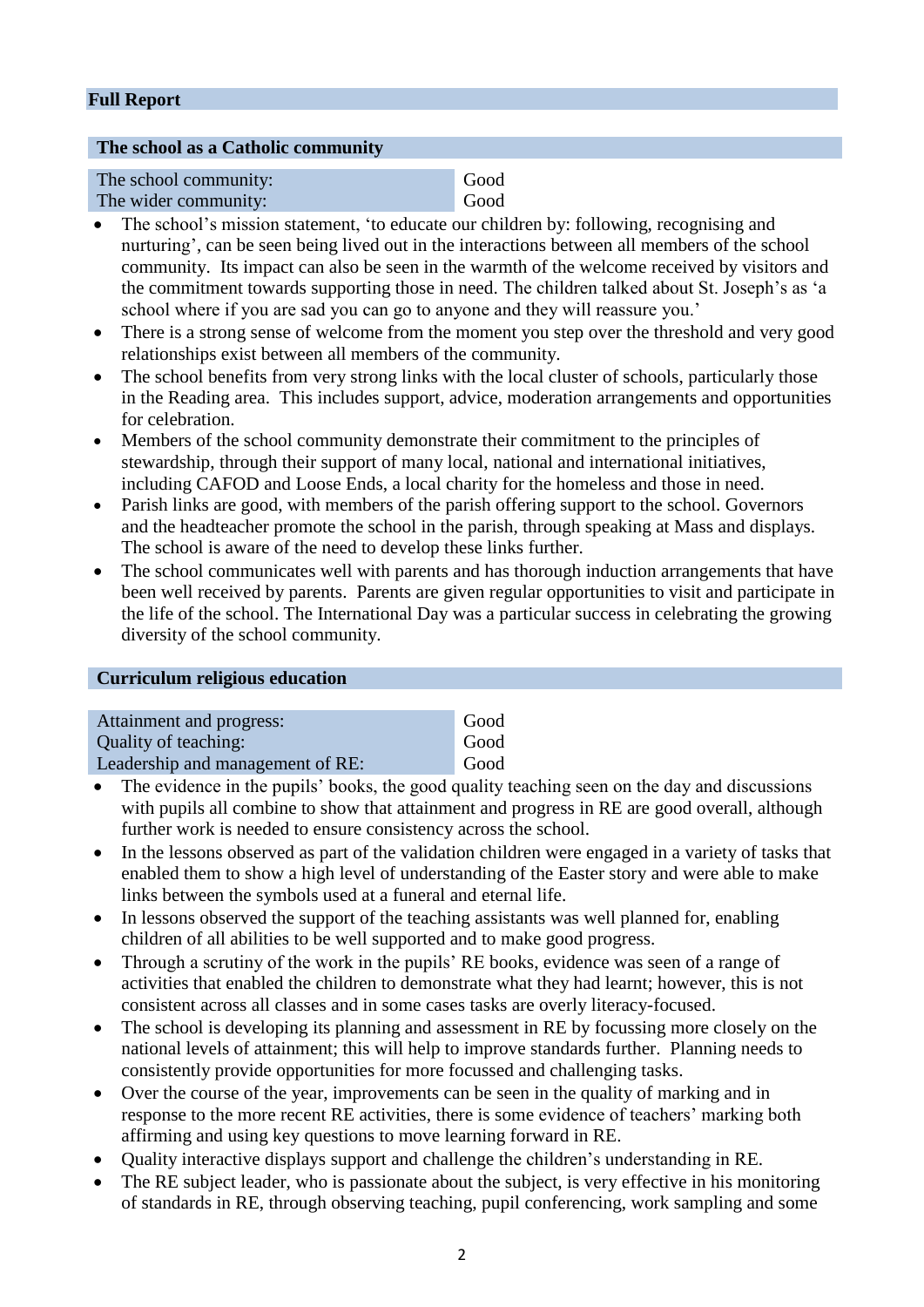cross-moderating of levels of attainment. Outcomes of his monitoring are reported to governors through the headteacher's report.

 The school needs to consider how outstanding practice in the school can be shared effectively to further raise standards in the subject.

## **Spiritual and moral development**

Spiritual development: Good Moral development: **Outstanding** 

- The school provides a range of good quality worship, which allows individual and collective members of the school community to express their relationship with one another and with God in a reflective and prayerful manner. The children said 'we are lucky because our headteacher encourages prayer.' The school embraces opportunities to nurture spirituality and give Christian witness; these include:
	- Special services or focal points to mark the liturgical year, for example, Advent prayer spaces and May as the month of Mary liturgy.
	- The lunchtime Jaffa Club and year 6 activities run by COINS, a local Christian group. These have proved popular with the children.
	- The development of a room for reflection and outside space for prayer.
	- A Sunday Gospel-based display that the children respond to.
	- Staff/governor days of reflection and sharing of responsibility to lead prayers.
- A start has been made on providing opportunities for the children to take a greater role in planning and leading collective worship. This practice tends to be limited to the house captains; thought should be given to training younger pupils in planning and leading on an increasing number of elements within an act of worship.
- In the worship we joined on the day the children helped all those present to reflect on trusting in God, through appropriate readings, images and child friendly songs, sung with great joy and dance performed with great enthusiasm and reverence.
- The children in the school demonstrate outstanding respect, behaviour and Christian attitudes in their relationships, with a clear sense of right and wrong. Key factors promoting this include:
	- The linking of the mission statement to the Diamond Awards. The children spoken to were very confident in articulating which element of the mission statement they were witnessing to when receiving any reward.
	- The good Christian role models provided by the staff and older children in the school.
	- The systematic linking of Gospel values to British values and school life.
	- The children's own initiative in developing reward systems to address any issues.
- The celebration of achievement positively promotes pupil self-esteem and confidence. The children are rewarded for good behaviour and successes are celebrated in a variety of ways.
- Groups of pupils take on key responsibilities throughout the school, including house captains, sitting on the school council, form captains, eco warriors, librarians and year 6 buddies.

### **Leadership and management:** Good

- School leaders provide a good model of Christian leadership, where all members of the school are valued. They inspire the community to share in a strong sense of vision and mission.
- The governing body is a strong supporter of the school. The leadership in the school are fully committed in their drive to bring about improvements and to embed recent initiatives, whilst trying to protect the work life balance of staff.
- The opportunities given to the pupils to take on leadership positions in the school.
- Progress has been made on the issues identified for improvement in the last validation and monitoring visit, particularly in beginning to develop greater consistency in differentiation, marking and presentation, although this still needs to be developed further.